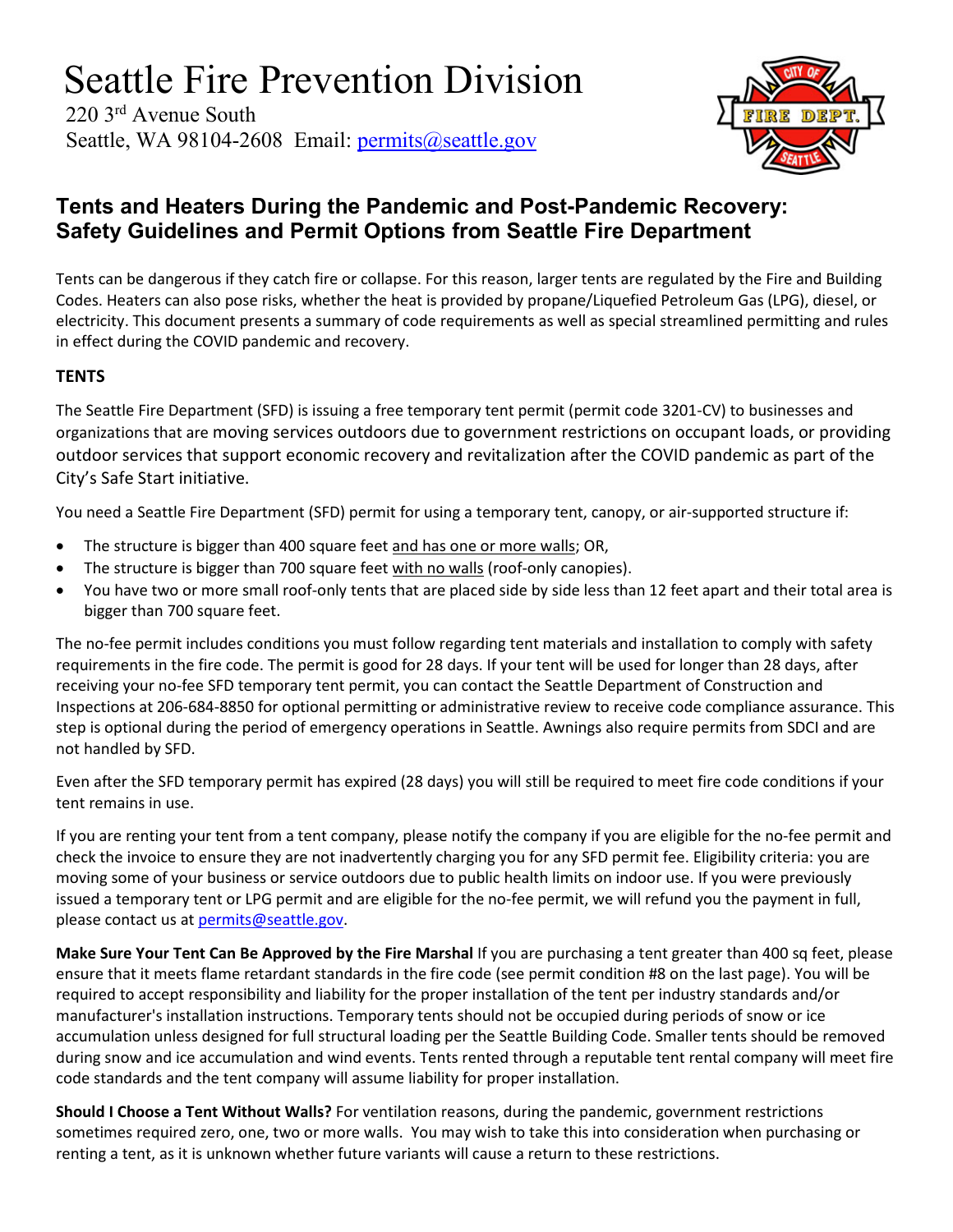#### **Tents and Heaters During the Pandemic and Post-Pandemic Recovery: Safety Guidelines and Permit Options from Seattle Fire Department**

In addition, there are also fire code impacts of choosing a tent with or without walls: If your tent has no walls, you only need an SFD permit if your tent is larger than 700 square feet, or you have tents side by side closer than 12 feet apart with total area exceeding 700 square feet. However, if you add walls to your tent, then smaller tents will require an SFD permit, too. If your tent has any walls, a permit is required for tents 400 square feet or greater.

**How Close to a Building Can a Tent be Installed? For example, Tents Covering Sidewalk Dining Tables** SFD generally requires a set-back between tents and buildings of a minimum of 10 feet, primarily to allow access for emergency medical vehicles. However, during the COVID emergency, SFD will issue permits that allow tents to abut buildings with zero feet of clearance.

**What are the Full Permit Conditions for a Temporary Tent?** Please see the last page.

#### **OUTDOOR HEATING AND LIGHTING**

**Propane (LPG) and Diesel-Fueled Heaters Require a Permit and Fuel Tanks are Not Allowed Inside Tents.** This means "mushroom" heaters are allowed 10 feet away from tents, but are prohibited inside tents. "Salamander" style heaters which blow air in under a tent from the outside are permitted and are usually available from tent rental companies. The fuel tank must be a minimum 10 feet away from the tent and exits and you must have 3A 40BC fire extinguishers.

If you rent an LPG/propane or diesel heater from a tent rental company, that company will usually have the required SFD propane/diesel heater permit, and you will not need an additional permit. They should also provide required fire extinguishers. If you are purchasing your own LPG/propane or diesel heaters, you will need an SFD permit.

SFD is issuing free temporary Propane/LPG heating permits (permit code 8207-CV) and diesel permits (permit code 1102-CV) to businesses and organizations that are moving services outside due to public health rules limiting indoor use. A typical example would be outdoor dining or school classrooms. The no-fee permit includes conditions you must follow regarding safely locating, storing, and using the propane or diesel. The permit is valid for 12 months or until January 31, 2023, whichever comes first. If you are applying for a heater permit that is not associated with a tent, you will also be asked to provide a sketch or diagram of the proposed location showing exits, awnings, and tables where the heater will be deployed. If you were previously issued a temporary tent, propane/LPG or diesel permit and are eligible for the nofee permit, we will refund you the payment in full, please contact us a[t permits@seattle.gov.](mailto:permits@seattle.gov)

**Electric Heaters and Lighting** are allowed outside as well as inside tents and do not require a separate permit from SFD. However, there are some precautions you must take when using extension cords. Electrical cords must be protected from wear and damage and to avoid trip hazards. If you are using an extension cord with your heater, due to the amount of power the heater uses, you must ensure that the cord is a minimum of 12 gauge (or greater if recommended by the manufacturer). Extension cords should not be connected into each other and should never pass through holes in walls. Any significant electrical outlet must remain covered. This applies to junction boxes, circuit breaker panels, and any type of outlet box.

For more information, please contact the SFD Permits Unit at [permits@seattle.gov.](mailto:permits@seattle.gov) Interpretation services are available. Please feel free to request a call with someone who speaks your language – just tell us which language and your phone number.

Please see the following page for the full SFD permit conditions for temporary tents.